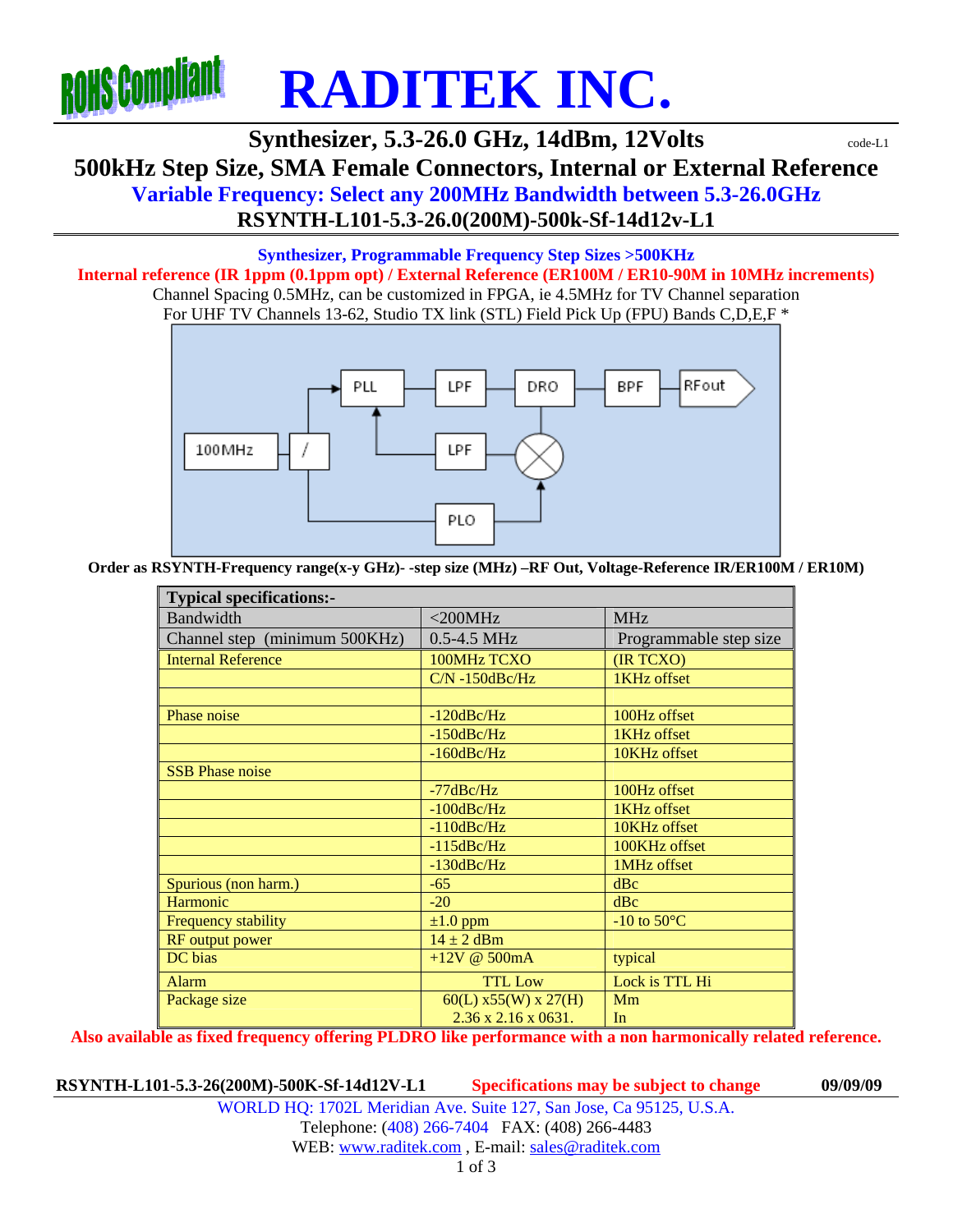

**Synthesizer, 5.3-26.0 GHz, 14dBm, 12Volts**  $\text{code-L1}$ 

**500kHz Step Size, SMA Female Connectors, Internal or External Reference** 

**Variable Frequency: Select any 200MHz Bandwidth between 5.3-26.0GHz**

**RSYNTH-L101-5.3-26.0(200M)-500k-Sf-14d12v-L1** 

| <b>Typical specifications:-</b>                          |            |                                              |                                              |                                    |
|----------------------------------------------------------|------------|----------------------------------------------|----------------------------------------------|------------------------------------|
|                                                          |            | 5-13GHz                                      | 13-26 GHz<br>(with doubler)                  |                                    |
| 1KHz offset                                              |            |                                              |                                              |                                    |
| <b>Internal reference</b>                                |            |                                              |                                              |                                    |
| C/N<br>-1KHz offset                                      |            |                                              |                                              |                                    |
| <b>SSB Phase noise</b>                                   |            |                                              |                                              |                                    |
| 100Hz offset                                             | dBc/Hz     | $-80$                                        | $-72$                                        |                                    |
| 1KHz offset                                              | dBc/Hz     | $-90$                                        | $-82$                                        |                                    |
| 10KHz offset                                             | $d$ Bc/Hz  | $-90$                                        | $-82$                                        |                                    |
| 100KHz offset                                            | dBc/Hz     | $-105$                                       | $-100$                                       |                                    |
| 1MHz offset                                              | dBc/Hz     | $-130$                                       | $-120$                                       |                                    |
| Spurious (non harmonically<br>related.)                  | dBc        | $-65$                                        | $-65$                                        |                                    |
| <b>Harmonics</b>                                         | dBc        | $-20$                                        | $-20$                                        |                                    |
|                                                          |            |                                              |                                              |                                    |
| Frequency stability -10 to 50°C<br>-20 to $70^{\circ}$ C | ppm        | ±1.0<br>±5.0                                 |                                              | $Opt \pm 0.1$ ppm<br>(height 25mm) |
| <b>Load VSWR</b>                                         |            | 1:2.0                                        | 1:2.0                                        |                                    |
| RF output power                                          | dBm        | $14 + 2$                                     | $14 + 2$                                     |                                    |
| Alarm on PLL Unlock (In band)                            |            | <b>TTL Low</b>                               | <b>TTL Low</b>                               | Lock is TTL Hi                     |
| DC bias                                                  |            | +12V @ $500mA$                               | $+12V$ @ tba mA                              |                                    |
| Package size                                             | mm<br>in   | $60(L)$ x55(W) x 27(H)<br>2.36 x 2.16 x 0631 | $60(L)$ x55(W) x 27(H)<br>2.36 x 2.16 x 0631 |                                    |
| Opt: External reference 10MHz                            | <b>MHz</b> | 10-90 (in 10M inc)                           | 10-90 (in 10M inc)                           | Level 0±3dbm<br>(height 25mm)      |
| Opt: External reference 100MHz                           | <b>MHz</b> |                                              |                                              | Level 0±3dbm                       |
| <b>Resolution setting</b>                                | <b>KHz</b> | 100                                          | 100                                          | Ie 10.1356GHz                      |
| <b>Connection Control, Serial / USB</b>                  |            | Molex 14pin                                  | Molex 14pin                                  | Clock, data,<br>strobe             |
| <b>Connection 12V, Alarm</b>                             |            | Filtered feed thru                           | <b>Filtered feed thru</b>                    | + Ground Lug                       |
| <b>Opt Ruggedized</b>                                    |            | ER model                                     | ER model                                     | IR model if<br>shock mounted       |

**RSYNTH-L101-5.3-26(200M)-500K-Sf-14d12V-L1 Specifications may be subject to change 09/09/09**

WORLD HQ: 1702L Meridian Ave. Suite 127, San Jose, Ca 95125, U.S.A. Telephone: (408) 266-7404 FAX: (408) 266-4483 WEB: www.raditek.com, E-mail: sales@raditek.com